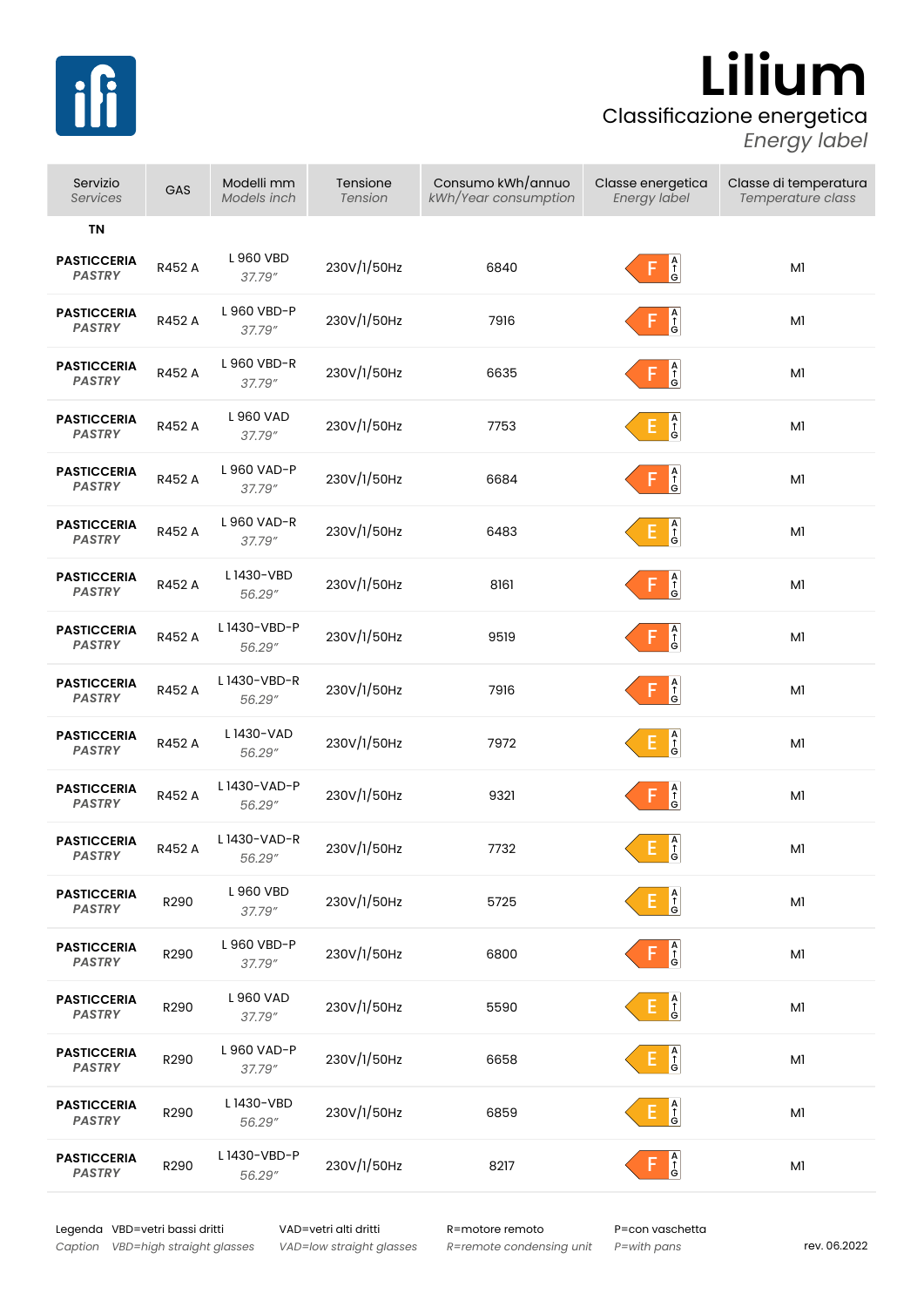

## Classificazione energetica **Lilium** *Energy label*

| Servizio<br><b>Services</b>         | GAS    | Modelli mm<br>Models inch | Tensione<br>Tension | Consumo kWh/annuo<br>kWh/Year consumption | Classe energetica<br><b>Energy label</b>                 | Classe di temperatura<br>Temperature class |
|-------------------------------------|--------|---------------------------|---------------------|-------------------------------------------|----------------------------------------------------------|--------------------------------------------|
| <b>PASTICCERIA</b><br><b>PASTRY</b> | R290   | L1430-VAD<br>56.29"       | 230V/1/50Hz         | 6697                                      | $\frac{A}{G}$                                            | M1                                         |
| <b>PASTICCERIA</b><br><b>PASTRY</b> | R290   | L1430-VAD-P<br>56.29"     | 230V/1/50Hz         | 8046                                      | $\begin{bmatrix} A \\ \uparrow \\ G \end{bmatrix}$<br>E, | M1                                         |
| <b>GRAB&amp;GO</b>                  |        |                           |                     |                                           |                                                          |                                            |
| <b>PASTICCERIA</b><br><b>PASTRY</b> | R452 A | L 960 VBD<br>37.79"       | 230V/1/50Hz         | 6041                                      | $\begin{bmatrix} A \\ \uparrow \\ G \end{bmatrix}$<br>F  | M <sub>2</sub>                             |
| <b>PASTICCERIA</b><br><b>PASTRY</b> | R452 A | L 960 VBD-P<br>37.79"     | 230V/1/50Hz         | 7355                                      | $G \bigg _G^A$                                           | M <sub>2</sub>                             |
| <b>PASTICCERIA</b><br><b>PASTRY</b> | R452 A | L 960 VBD-R<br>37.79"     | 230V/1/50Hz         | 5860                                      | $G \bigg _G^A$                                           | M <sub>2</sub>                             |
| <b>PASTICCERIA</b><br><b>PASTRY</b> | R452 A | L960 VAD<br>37.79"        | 230V/1/50Hz         | 8358                                      | $G \frac{A}{G}$                                          | M <sub>2</sub>                             |
| <b>PASTICCERIA</b><br><b>PASTRY</b> | R452 A | L1430-VBD<br>56.29"       | 230V/1/50Hz         | 7358                                      | $\overline{G}$<br>F                                      | M <sub>2</sub>                             |
| <b>PASTICCERIA</b><br><b>PASTRY</b> | R452 A | L 1430-VBD-P<br>56.29"    | 230V/1/50Hz         | 8795                                      | G <sup>A</sup>                                           | M <sub>2</sub>                             |
| <b>PASTICCERIA</b><br><b>PASTRY</b> | R452 A | L1430-VBD-R<br>56.29"     | 230V/1/50Hz         | 7138                                      | A<br>f<br>G                                              | M <sub>2</sub>                             |
| <b>PASTICCERIA</b><br><b>PASTRY</b> | R452 A | L1430-VAD<br>56.29"       | 230V/1/50Hz         | 9995                                      | G <sup>A</sup>                                           | M <sub>2</sub>                             |
| <b>PASTICCERIA</b><br><b>PASTRY</b> | R290   | L 960 VBD<br>37.79"       | 230V/1/50Hz         | 3995                                      | $\begin{bmatrix} A \\ \uparrow \\ G \end{bmatrix}$<br>D  | M <sub>2</sub>                             |
| <b>PASTICCERIA</b><br><b>PASTRY</b> | R290   | L 960 VBD-P<br>37.79"     | 230V/1/50Hz         | 5309                                      | $\overline{G} \rightarrow P$<br>F                        | M <sub>2</sub>                             |
| <b>PASTICCERIA</b><br><b>PASTRY</b> | R290   | L 960 VAD<br>37.79"       | 230V/1/50Hz         | 5472                                      | $\begin{bmatrix} A \\ \uparrow \\ G \end{bmatrix}$       | M <sub>2</sub>                             |
| <b>PASTICCERIA</b><br><b>PASTRY</b> | R290   | L 960 VAD-P<br>37.79"     | 230V/1/50Hz         | 7399                                      | G <sup>A</sup>                                           | M <sub>2</sub>                             |
| <b>PASTICCERIA</b><br><b>PASTRY</b> | R290   | L1430-VBD<br>56.29"       | 230V/1/50Hz         | 4663                                      | $\begin{bmatrix} A \\ \uparrow \\ G \end{bmatrix}$       | M <sub>2</sub>                             |
| <b>PASTICCERIA</b><br>PASTRY        | R290   | L 1430-VBD-P<br>56.29"    | 230V/1/50Hz         | 6327                                      | A<br>G<br>G                                              | M <sub>2</sub>                             |
| <b>PASTICCERIA</b><br><b>PASTRY</b> | R290   | L1430-VAD<br>56.29"       | 230V/1/50Hz         | 6544                                      | $\begin{bmatrix} A \\ \uparrow \\ G \end{bmatrix}$<br>E. | M <sub>2</sub>                             |
| <b>PASTICCERIA</b><br><b>PASTRY</b> | R290   | L1430-VAD-P<br>56.29"     | 230V/1/50Hz         | 8848                                      | $G \bigg _G^A$                                           | M <sub>2</sub>                             |